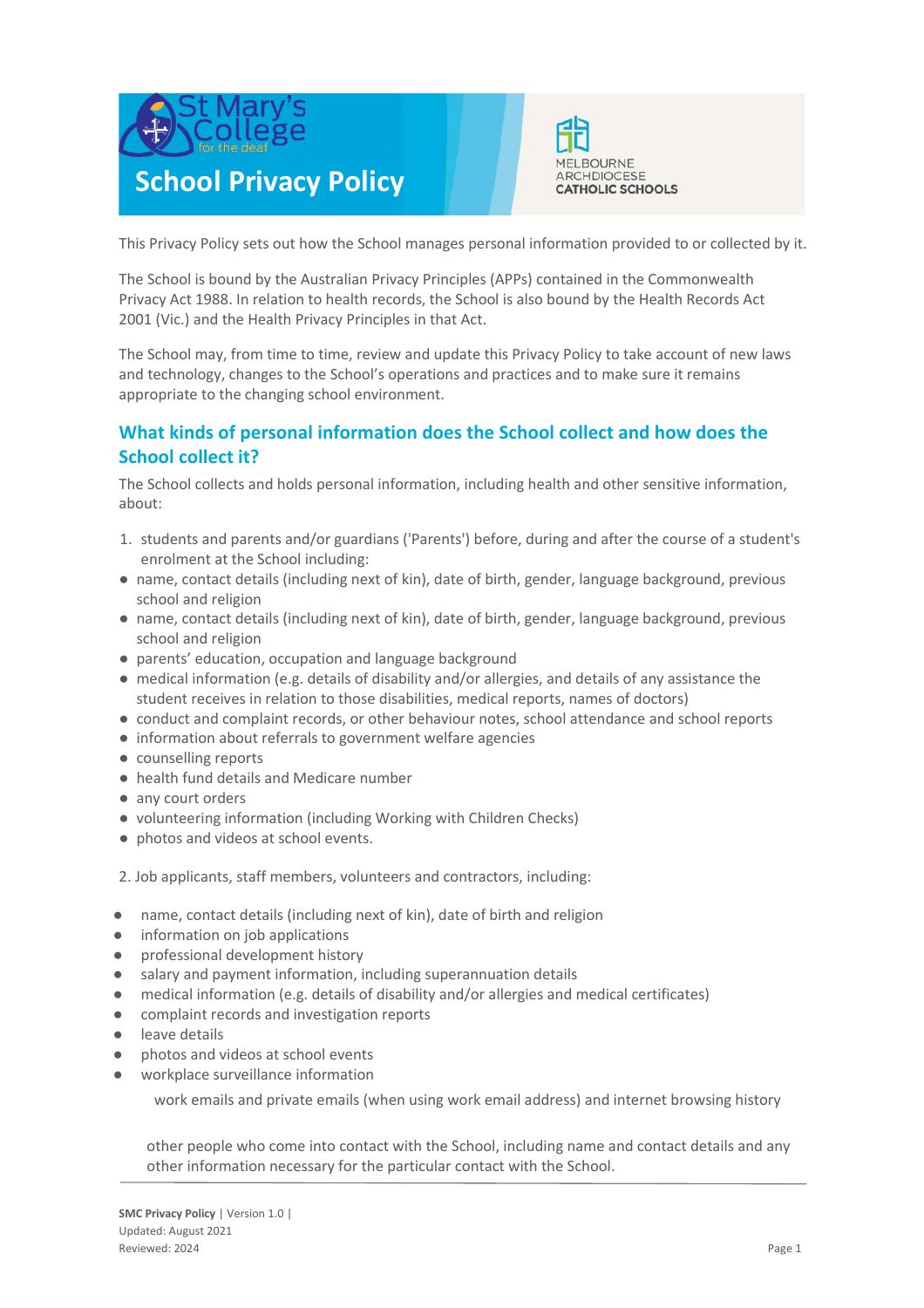## **Personal Information you provide**

The School will generally collect personal information held about an individual by way of forms filled out by Parents or students, face-to-face meetings and interviews, emails and telephone calls. On occasions people other than Parents and students (such as job applicants and contractors) provide personal information to the School.

#### **Personal Information provided by other people**

In some circumstances the School may be provided with personal information about an individual from a third party, for example a report provided by a medical professional or a reference from another school. The type of information the School may collect from another school may include:

- academic records and/or achievement levels
- information that may be relevant to assisting the new school meet the needs of the student including any adjustments

#### **Exception in relation to employee records**

Under the Privacy Act, the Australian Privacy Principles do not apply to an employee record. As a result, this Privacy Policy does not apply to the School's treatment of an employee record where the treatment is directly related to a current or former employment relationship between the School and employee. The School handles staff health records in accordance with the Health Privacy Principles in the Health Records Act 2001 (Vic.).

#### **Anonymity**

The School needs to be able to identify individuals with whom it interacts and to collect identifiable information about them to facilitate the delivery of schooling to its students and its educational and support services, conduct the job application process and fulfil other obligations and processes. However, in some limited circumstances some activities and interactions with the School may be done anonymously where practicable, which may include making an inquiry, complaint or providing feedback.

# **How will the School use the personal information you provide?**

The School will use personal information it collects from you for the primary purpose of collection, and for such other secondary purposes that are related to the primary purpose of collection and reasonably expected by you, or to which you have consented.

Students and Parents: In relation to personal information of students and Parents, the School's primary purpose of collection is to enable the School to provide schooling to students enrolled at the School (including educational and support services for the student), exercise its duty of care and perform necessary associated administrative activities which will enable students to take part in all the activities of the School. This includes satisfying the needs of Parents, the needs of the student and the needs of the School throughout the whole period the student is enrolled at the School.

The purposes for which the School uses personal information of students and Parents include:

- to keep Parents informed about matters related to their child's schooling, through correspondence, newsletters and magazines
- day-to-day administration of the School
- looking after students' educational, social and medical wellbeing
- seeking donations and marketing for the School
- to satisfy the School's legal obligations and allow the School to discharge its duty of care
- to satisfy the School service providers' legal obligations, including the Catholic Education Commission of Victoria Ltd (CECV) and the Catholic Education Offices.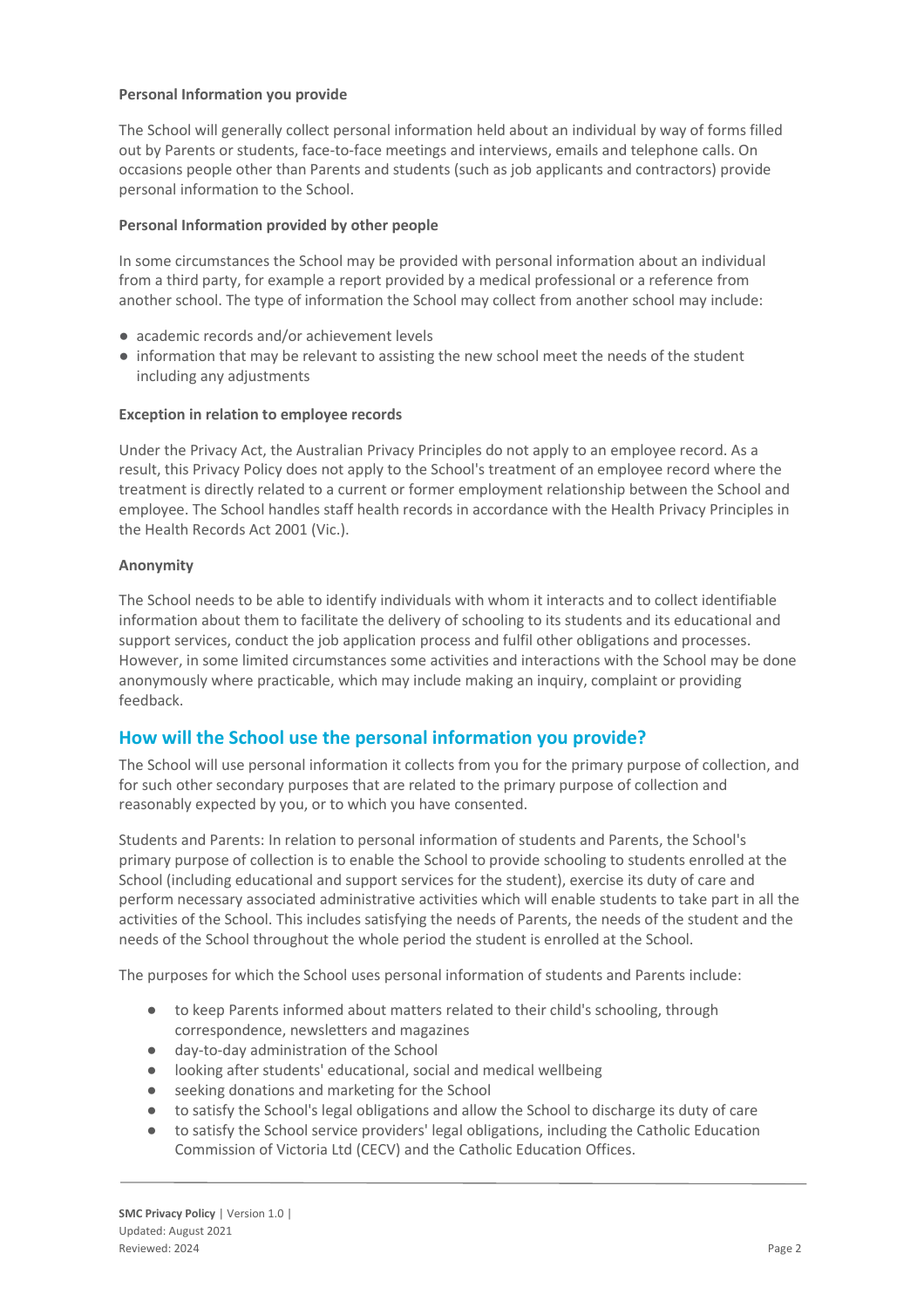In some cases where the School requests personal information about a student or Parent, if the information requested is not provided, the School may not be able to enrol or continue the enrolment of the student or permit the student to take part in a particular activity.

# **Partner Schools**

St Mary's College is collocated and operates in partnership with 6 other schools; Holy Trinity Primary School Wantirna South, Aquinas College Ringwood, St John's Regional College Dandenong, Marymede Catholic College South Morang, Salesian College Sunbury and Thomas Carr College Tarneit. Information held about an individual student relevant to educational, administrative and support purposes will be shared with the partner school where the particular campus is located to ensure effective communication, planning and an appropriate level of duty of care is exercised.

# **Job applicants and contractors**

In relation to personal information of job applicants and contractors, the School's primary purpose of collection is to assess and (if successful) to engage the applicant, or contractor, as the case may be.

The purposes for which the School uses personal information of job applicants and contractors include:

- administering the individual's employment or contract, as the case may be
- for insurance purposes
- seeking donations and marketing for the School
- satisfying the School's legal obligations, for example, in relation to child protection legislation.

## **Volunteers**

The School also obtains personal information about volunteers who assist the School in its functions or conduct associated activities, such as the SMC Student Alumni, to enable the School and the volunteers to work together, to confirm their suitability and to manage their visits.

## **Counsellors**

The School contracts with external providers to provide counselling services for some students. The principal may require the Counsellor to inform him or her or other teachers of any issues the principal and the Counsellor believe may be necessary for the School to know for the well- being or development of the student who is counselled or other students at the School.

## **Parish**

The School may disclose limited personal information to the school parish to facilitate religious and sacramental programs, and other activities such as fundraising.

## **Marketing and fundraising**

The School treats marketing and seeking donations for the future growth and development of the School as an important part of ensuring that the School continues to provide a quality learning environment in which both students and staff thrive. Personal information held by the School may be disclosed to organisations that assist in the School's fundraising, for example, the School's Foundation or alumni organisation or, on occasions, external fundraising organisations.

Parents, staff, contractors and other members of the wider School community may from time to time receive fundraising information. School publications, like newsletters and magazines, which include personal information and sometimes people's images, may be used for marketing purposes.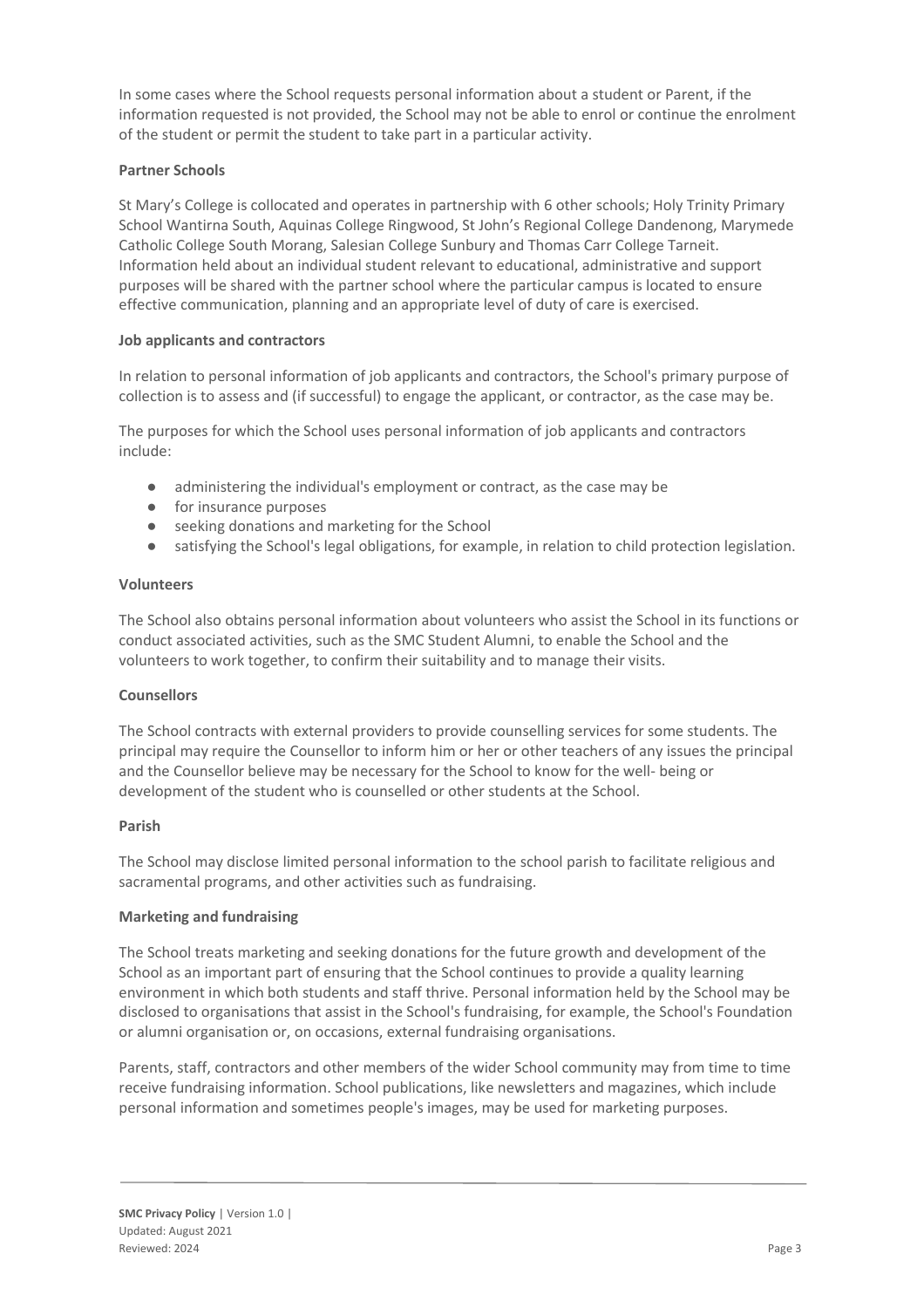# **Who might the School disclose personal information to and store your information with?**

The School may disclose personal information, including sensitive information, held about an individual for educational, administrative and support purposes. This may include to:

- St Mary's College partner school staff including class teachers and wellbeing staff as relevant
- School service providers which provide educational, support and health services to the School, (either at the School or off campus) including the Catholic Education Commission of Victoria Ltd (CECV), Catholic Education Offices, specialist visiting teachers, volunteers, counsellors, sports coaches and providers of learning and assessment tools
- third party service providers that provide online educational and assessment support services, document and data management services, training and support services, hosting services, and software-as-a-services applications (such as the Integrated Catholic Online Network (ICON) and Google's G Suite)
- CECV and Catholic Education offices to discharge its responsibilities under the Australian Education Regulation 2013 (Regulation) and the Australian Education Act 2013 (Cth) (AE Act) relating to students with a disability
- other third parties which the school uses to support or enhance the educational or pastoral care services for its students or to facilitate communications with Parents
- another school including to its teachers to facilitate the transfer of a student
- Federal and State government departments and agencies
- health service providers
- recipients of School publications, such as newsletters and magazines
- student's parents or guardians and their emergency contacts
- assessment and educational authorities including the Australian Curriculum, Assessment and Reporting Authority
- anyone to whom you authorise the School to disclose information
- anyone who we are required or authorised to disclose the information to by law, including child protection laws.

## **Nationally Consistent Collection of Data on School Students with Disability**

The school is required by the Federal Australian Education Regulation (2013) and Australian Education Act 2013 (Cth) (AE Act) to collect and disclose certain information under the Nationally Consistent Collection of Data (NCCD) on students with a disability. The school provides the required information at an individual student level to the Catholic Education Offices and the CECV, as an approved authority. Approved authorities must comply with reporting, record keeping and data quality assurance obligations under the NCCD. Student information provided to the federal government for the purpose of the NCCD does not explicitly identify any student.

## **Sending and storing information overseas**

The School may disclose personal information about an individual to overseas recipients, for instance, to facilitate a school exchange. However, the School will not send personal information about an individual outside Australia without:

- obtaining the consent of the individual; or
- otherwise complying with the Australian Privacy Principles or other applicable privacy legislation.

The School may from time to time use the services of third-party online service providers (including for the delivery of services and third-party online applications, or Apps relating to email, instant messaging and education and assessment, such as Google's G Suite, including Gmail) which may be accessible by you. Some personal information [including sensitive information] may be collected and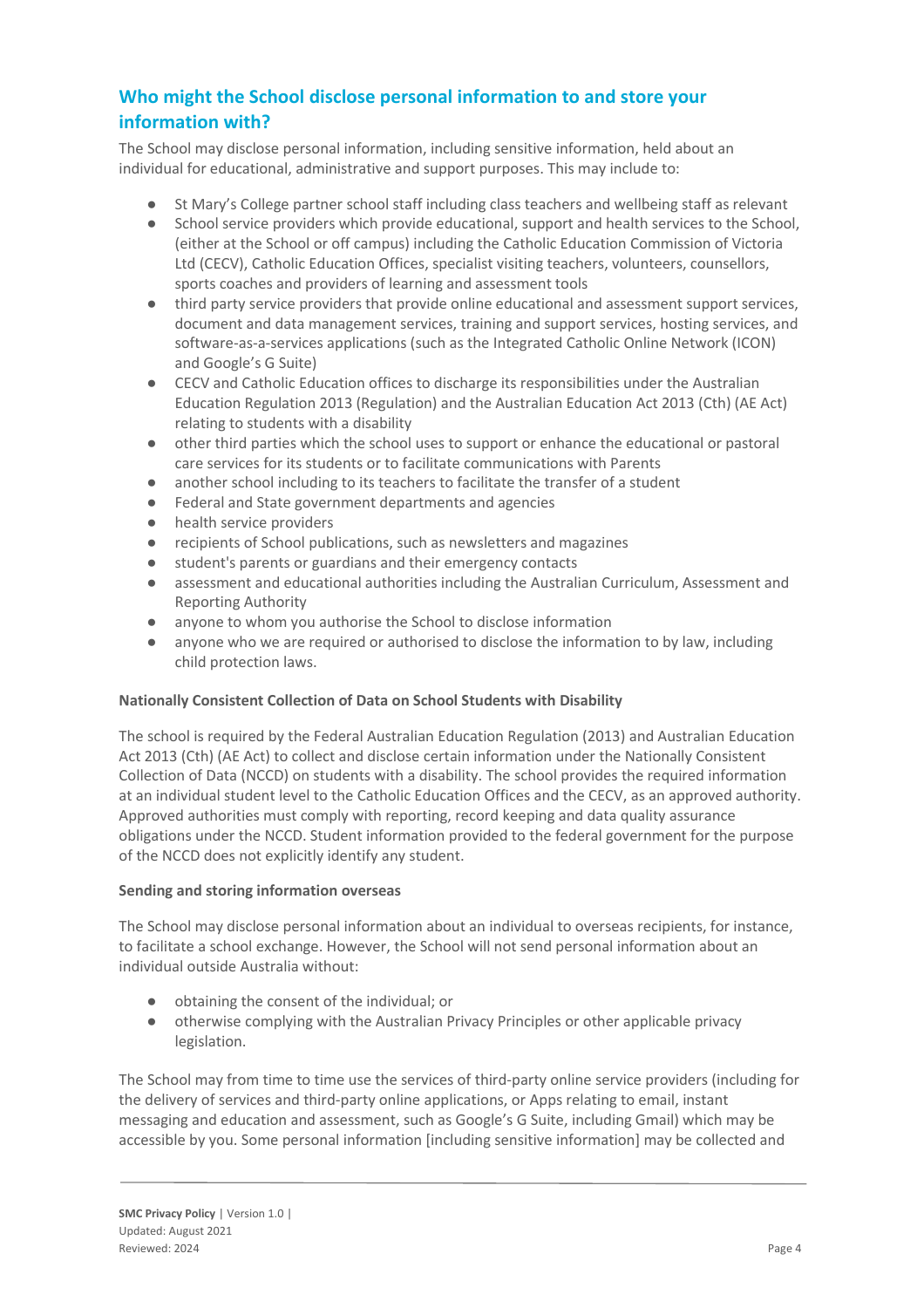processed or stored by these providers in connection with these services. These online service providers may be located in or outside Australia.

School personnel and the school's service providers, and the CECV and its service providers, may have the ability to access, monitor, use or disclose emails, communications (e.g. instant messaging), documents and associated administrative data for the purposes of administering the system and services ensuring their proper use.

The school makes reasonable efforts to be satisfied about the security of any personal information that may be collected, processed and stored outside Australia, in connection with any cloud and thirdparty services and will endeavour to ensure the cloud is located in countries with substantially similar protections as the APPs.

The countries in which the servers of cloud service providers and other third-party service providers are located may include:

Canada (Pearson testing e.g. PPVT)

Where personal and sensitive information is retained by a cloud service provider on behalf of CECV to facilitate Human Resources and staff administrative support, this information may be stored on servers located in or outside Australia.

#### **How does the School treat sensitive information?**

In referring to 'sensitive information', the School means: information relating to a person's racial or ethnic origin, political opinions, religion, trade union or other professional or trade association membership, philosophical beliefs, sexual orientation or practices or criminal record, that is also personal information; health information and biometric information about an individual.

Sensitive information will be used and disclosed only for the purpose for which it was provided or a directly related secondary purpose, unless you agree otherwise, or the use or disclosure of the sensitive information is allowed by law.

#### **Management and security of personal information**

The School's staff are required to respect the confidentiality of students' and Parents' personal information and the privacy of individuals.

The School has in place steps to protect the personal information the School holds from misuse, interference and loss, unauthorised access, modification or disclosure by use of various methods including locked storage of paper records and password access rights to computerised records. This includes responding to any incidents which may affect the security of the personal information it holds. If we assess that anyone whose information is affected by such a breach is likely to suffer serious harm as a result, we will notify them and the Office of the Australian Information Commissioner of the breach.

It is recommended that parents and the school community adopt secure practices to protect themselves. You should ensure that all passwords you use are strong and regularly updated and that your log in details are kept secure. Do not share your personal information with anyone without first verifying their identity and organisation. If you believe any of your personal information has been compromised, please let the School know immediately.

## **Access and correction of personal information**

Under the Privacy Act and the Health Records Act, an individual has the right to seek and obtain access to any personal information and health records respectively which the School holds about them and to advise the School of any perceived inaccuracy. Students will generally be able to access and update